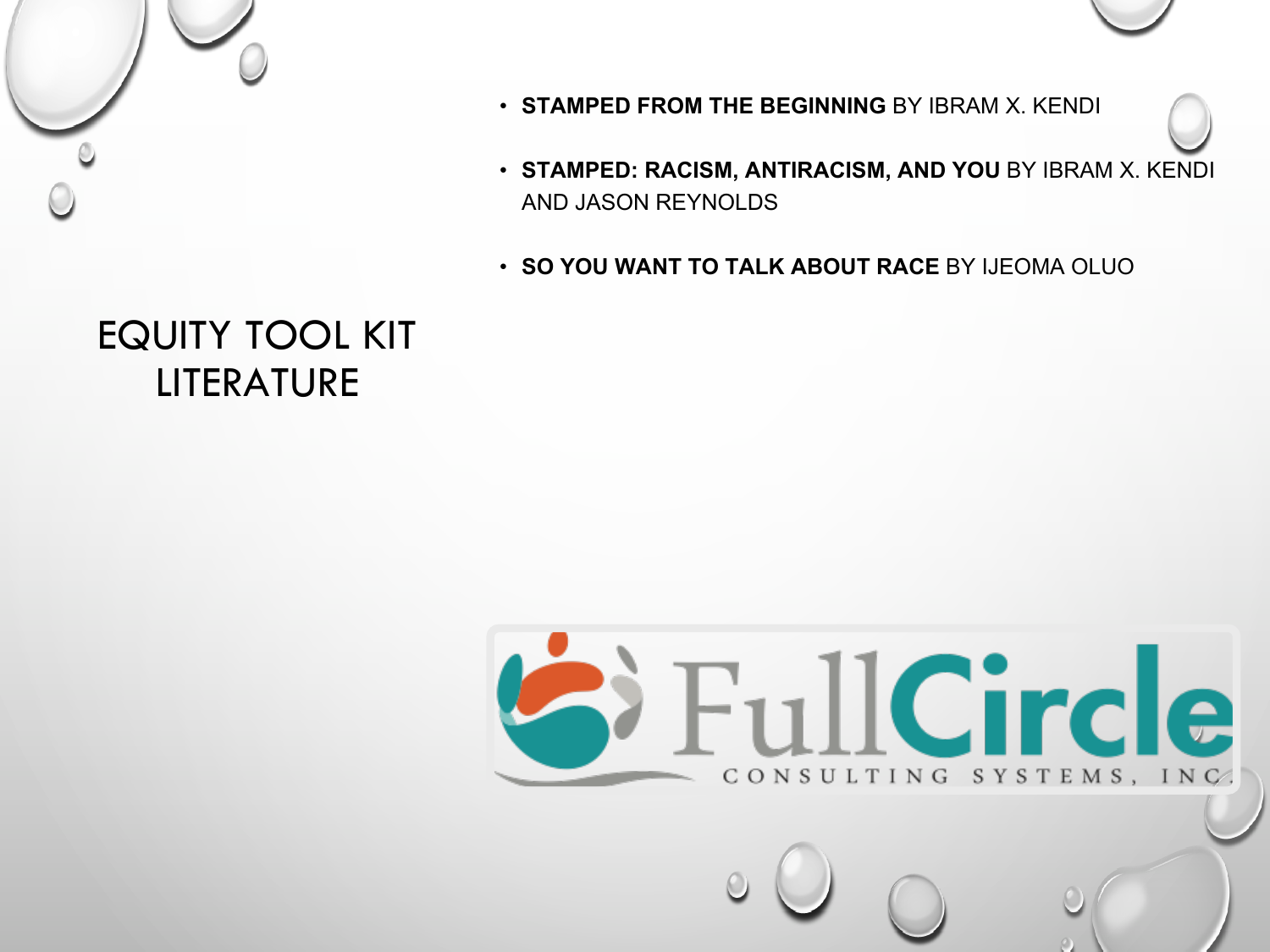

- **WHAT IF ALL THE KIDS ARE WHITE?: ANTI-BIAS/MULTICULTURAL EDUCATION WITH WHITE CHILDREN** BY LOUISE DERMAN SPARKS
- **WHY ARE ALL THE BLACK KIDS SITTING TOGETHER IN THE CAFETERIA** BY BEVERLY DANIELLE TATUM
- **ELEVATING EQUITY AND JUSTICE: 10 U.S. SUPREME COURT CASES EVERY TEACHER SHOULD KNOW** BY ROBERT KIM
- **MAY IT PLEASE THE COURT** BY PETER IRONS AND STEPHANIE **GUITTON**

FullCircle

CONSULTING SYSTEMS, INC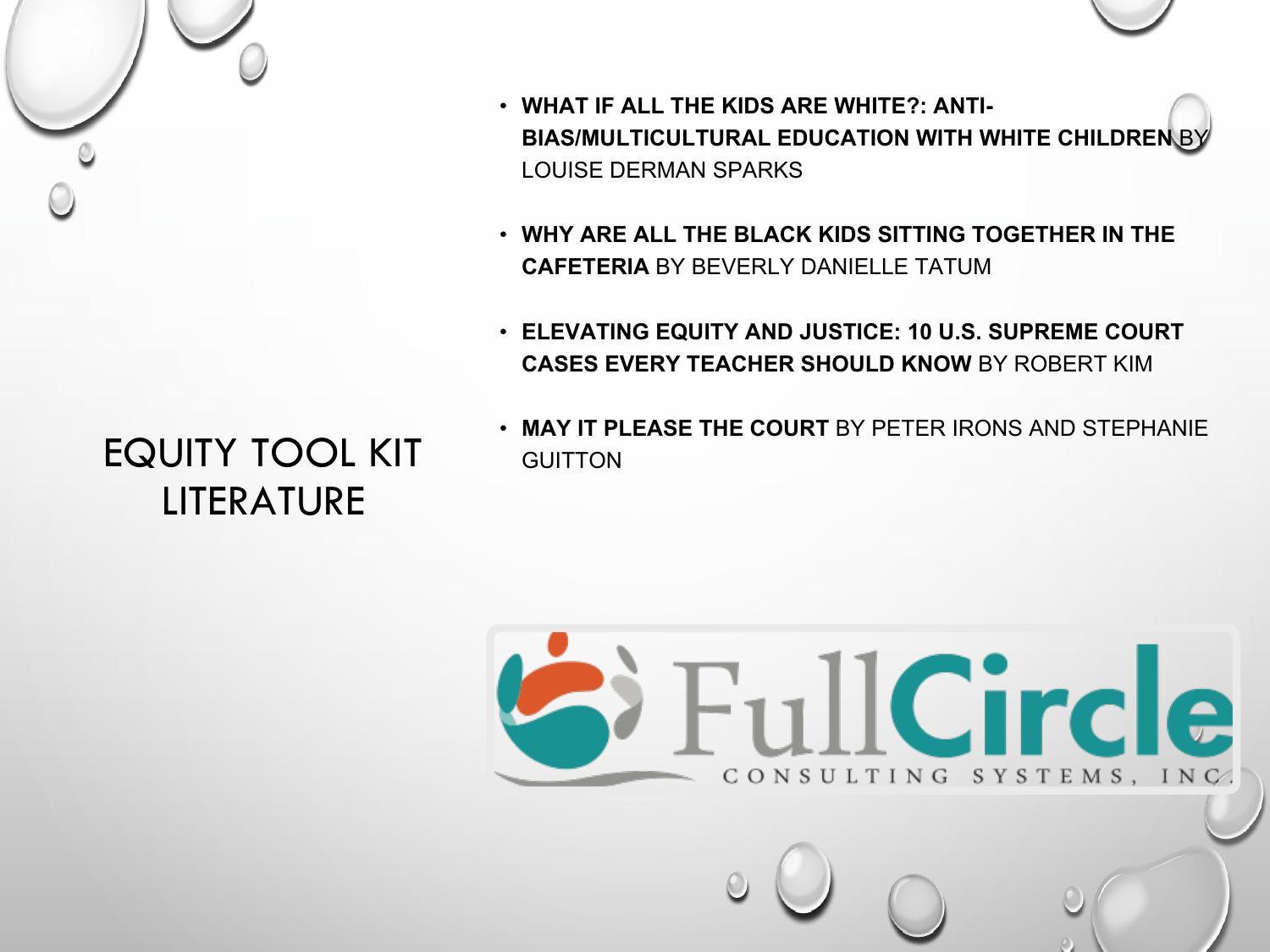• **RACIAL HEALING HANDBOOK: PRACTICAL ACTIVITIES TO HELP YOU CHALLENGE PRIVILEGE, CONFRONT SYSTEMIC RACISM AND ENGAGE IN COLLECTIVE HEALING** BY ANNELIESE A. SINGH

• **WE WANT TO DO MORE THAN SURVIVE: ABOLITIONIST TEACHING AND THE PURSUIT OF EDUCATIONAL FREEDOM** BY BETTINA LOVE

FullCircle

CONSULTING SYSTEMS, INC

### EQUITY TOOL KIT LITERATURE

• **#HIPHOP ED: THE COMPILATION ON HIP-HOP EDUCATION, PHILOSOPHY AND PRACTICE** BY CHRISTOPHER EMDIN AND EDMUND ADJAPONG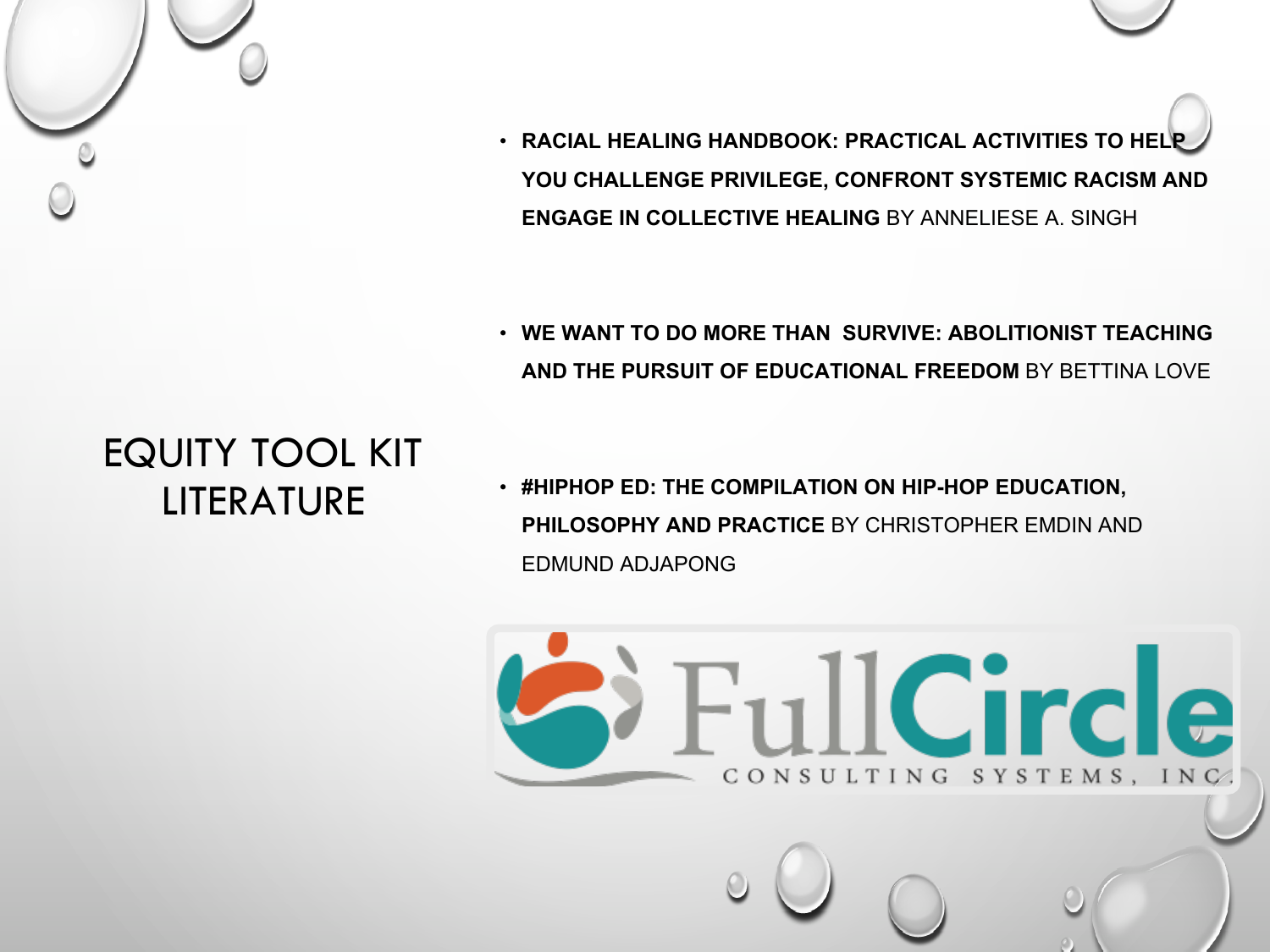

- **CULTURALLY AND LINGUISTICALLY RESPONSIVE TEACHING AND LEARNING CLASSROOM PRACTICES FOR STUDENT SUCCESS** BY SHARROKY HOLLIE
- **AS LONG AS GRASS GROWS: THE INDIGENOUS FIGHT FOR ENVIRONMENTAL JUSTICE** BY DINA GILLO-WHITAKER

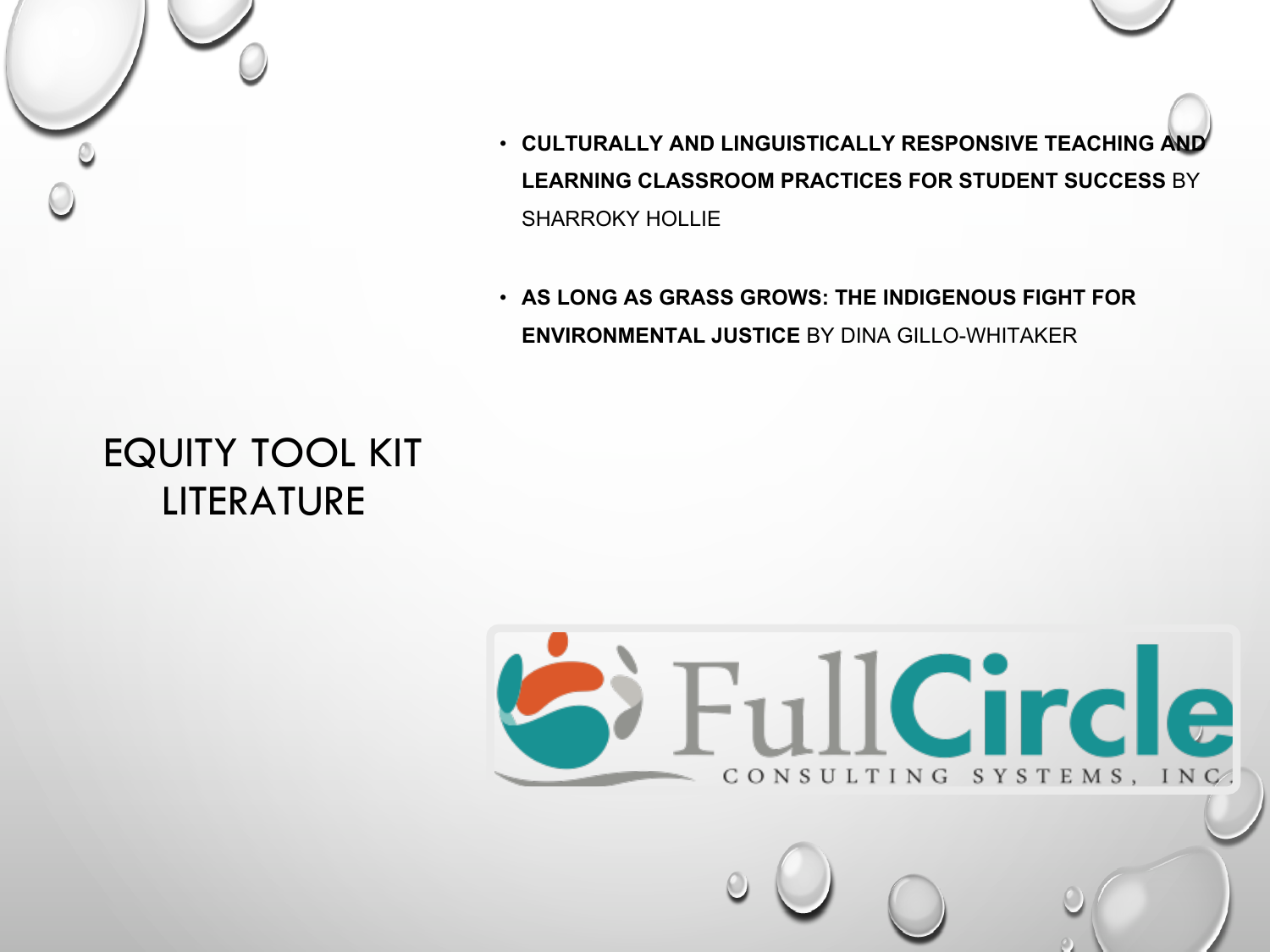



- **AMERICA IS IN THE HEART** BY CARLOS BULOSAN
- **JUST MERCY: A STORY OF JUSTICE AND REDEMPTION** BY BRYAN **STEVENSON**
- **BIASED: UNCOVERING THE HIDDEN PREJUDICE, THAT SHAPES WHAT WE SEE, THINK AND DO** BY JENNIFER L. EBERHARDT
- **TEACHING TO TRANSGRESS** BY BELL HOOKS
- **PEDAGOGY OF THE OPPRESSED** BY PAOLO FREIRE

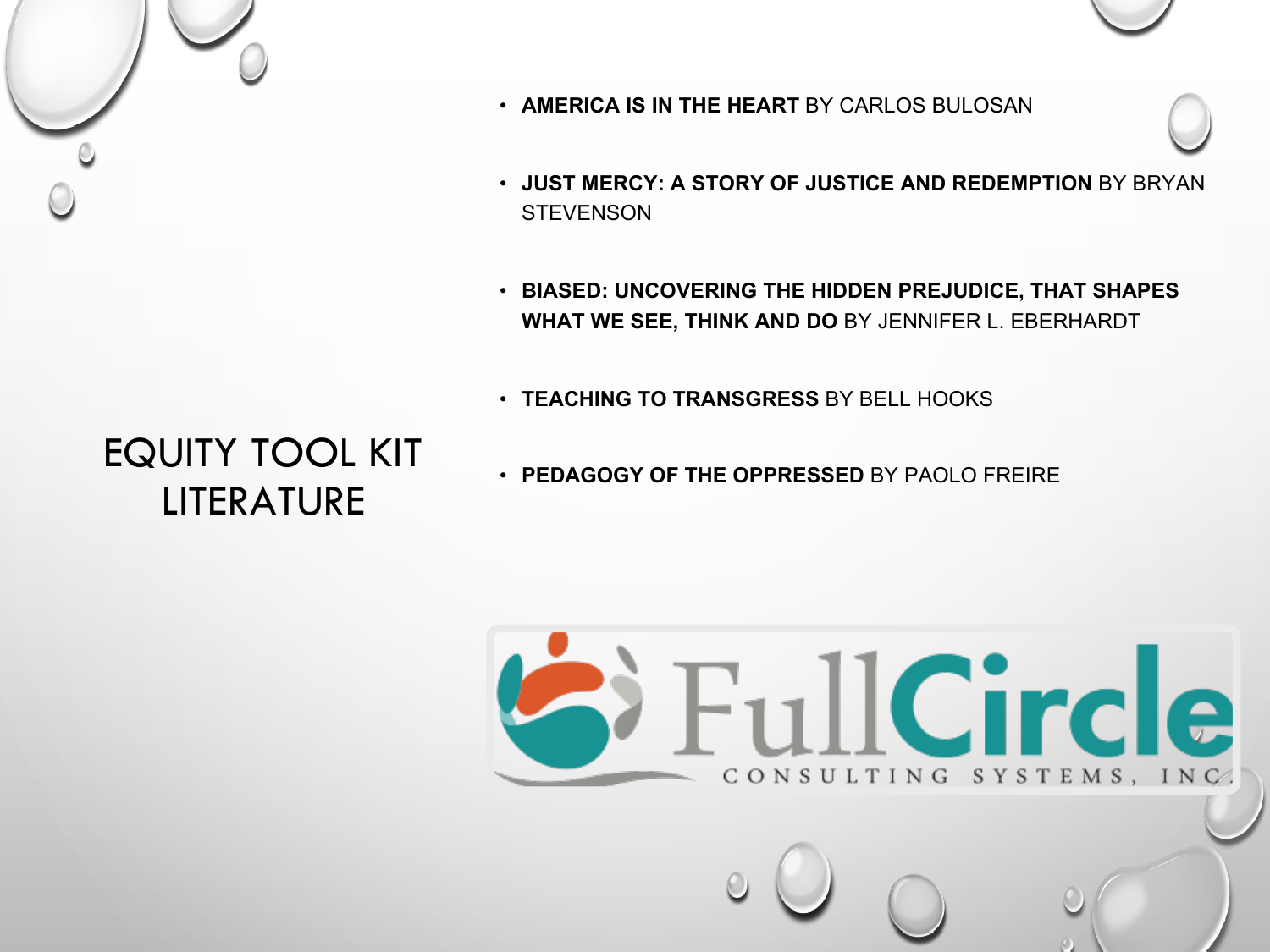

#### • **WAYS TO SPEAK UP!**

- HTTPS://WWW.TOLERANCE.ORG/SITES/DEFAULT/FILES/2017- [07/SPEAK%20UP%21%20RESPONDING%20TO%20EVERYDAY%20BIGOTRY.PDF](https://www.tolerance.org/sites/default/files/2017-07/Speak%20Up%21%20Responding%20to%20Everyday%20Bigotry.pdf)
- **RESPONDING TO HATE AND BIAS AT SCHOOL**

HTTPS://WWW.TOLERANCE.ORG/SITES/DEFAULT/FILES/2017- 07/RESPONDING%20TO%20HATE%20AT%20SCHOOL%202017.PDF

- **WHAT IF ALL THE KIDS ARE WHITE?: ANTI-BIAS EDUCATION WITH WHITE CHILDREN**
- HTTPS://WWW.TEACHINGFORCHANGE.ORG/WP-[CONTENT/UPLOADS/2012/08/EC\\_WHATIFALLTHEKIDS\\_ENGLISH.PDF](https://www.teachingforchange.org/wp-content/uploads/2012/08/ec_whatifallthekids_english.pdf)



- **FROM COMPASSION FATIGUE TO HEALING CENTERED ENGAGEMENT**
- HTTPS://WWW.ACESCONNECTION.COM/FILESENDACTION/FCTYPE/0/FCOID/4802 [46306930004873/FILEPOINTER/480246306930004891/FODOID/480246306930004](https://www.acesconnection.com/fileSendAction/fcType/0/fcOid/480246306930004873/filePointer/480246306930004891/fodoid/480246306930004887/TIMBo%20White%20Paper.pdf) 887/TIMBO%20WHITE%20PAPER.PDF

#### • **AVOIDING RACIAL EQUITY DETOURS**

- [HTTP://WWW.EDCHANGE.ORG/PUBLICATIONS/AVOIDING-RACIAL-EQUITY-](http://www.edchange.org/publications/Avoiding-Racial-Equity-Detours-Gorski.pdf)DETOURS-GORSKI.PDF
- **MAPPING STUDENT ASSETS TO OVERCOME STEREOTYPES, BUILD CONFIDENCE AND MINIMIZE BIAS ON TEAM PROJECTS**
- [HTTPS://WWW.AACU.ORG/SITES/DEFAULT/FILES/FILES/DLSS19/CS%2031%20PRES](https://www.aacu.org/sites/default/files/files/dlss19/CS%2031%20Presentation.pdf) ENTATION.PDF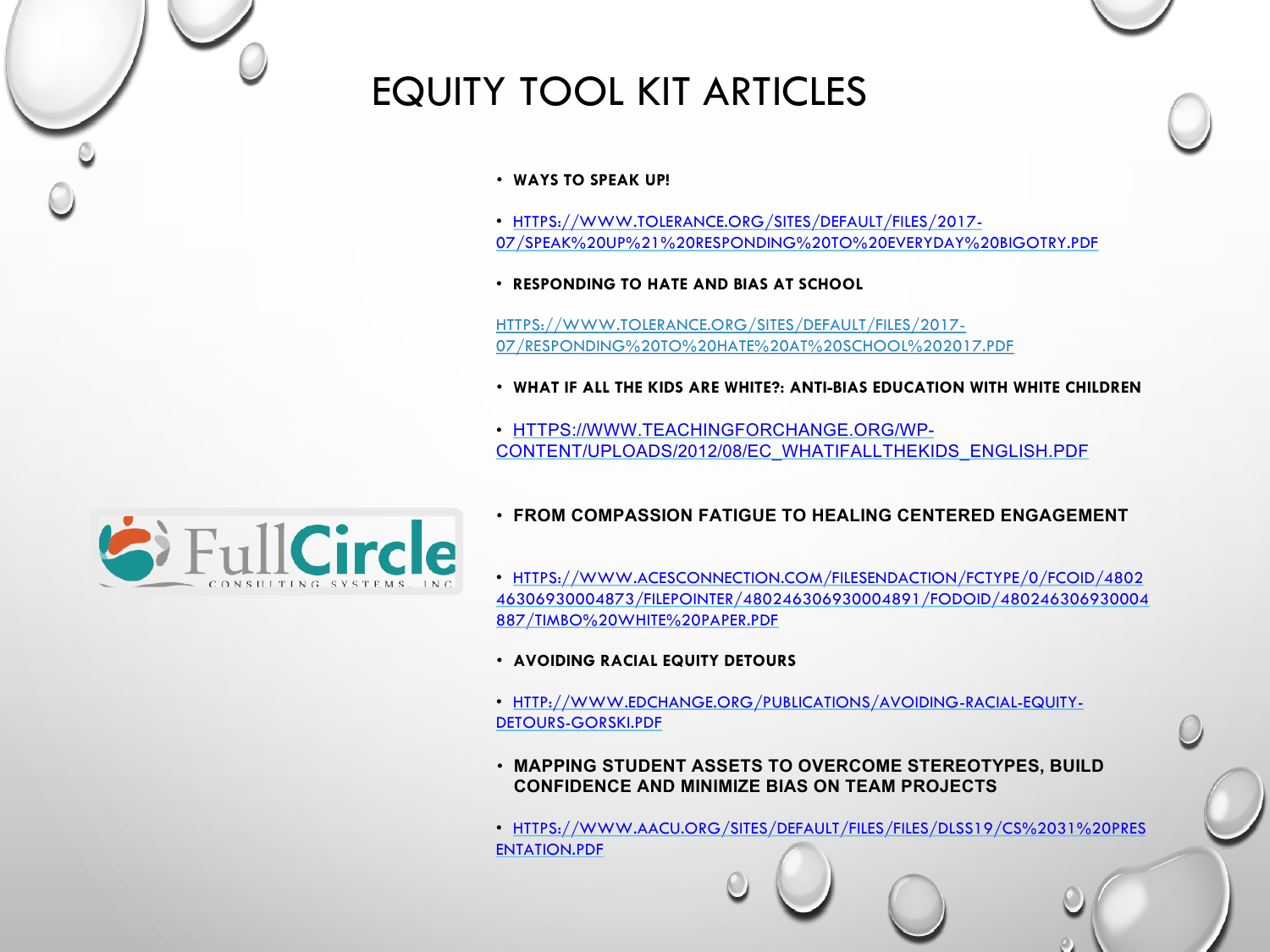

# EQUITY TOOL KIT VIDEOS

- **JUST BELONGING: FINDING THE COURAGE TO INTERRUPT BIAS PRESENTED BY KORI KAREW**
- [HTTPS://WWW.TED.COM/TALKS/KORI\\_CAREW\\_JUST\\_BELONGING\\_FIN](https://www.ted.com/talks/kori_carew_just_belonging_finding_the_courage_to_interrupt_bias) DING THE COURAGE TO INTERRUPT BIAS
- **ADULTIFICATION OF BLACK GIRLS PRESENTED BY GEORGETOWN LAW**
- [HTTPS://WWW.YOUTUBE.COM/WATCH?V=L3XC08ANZAE&APP=DESKT](https://www.youtube.com/watch?v=L3Xc08anZAE&app=desktop) OP'
- **TEENAGERS DISCUSS MICROAGGRESSIONS AND RACISM PRESENTED BY KIDS SPEAK/HATCHKIDS**
- [HTTPS://WWW.YOUTUBE.COM/WATCH?V=8RFWNIBED3A](https://www.youtube.com/watch?v=8RfwnibEd3A)
- **DR. JOY DEGRUY: INTERGENERATIONAL AND HISTORICAL TRAUMA PRESENTED BY PBS**
- [HTTPS://WWW.PBS.ORG/VIDEO/RACE-TRAUMA-AND-HEALING-1807-](https://www.pbs.org/video/race-trauma-and-healing-1807-04pzdg/) 04PZDG/